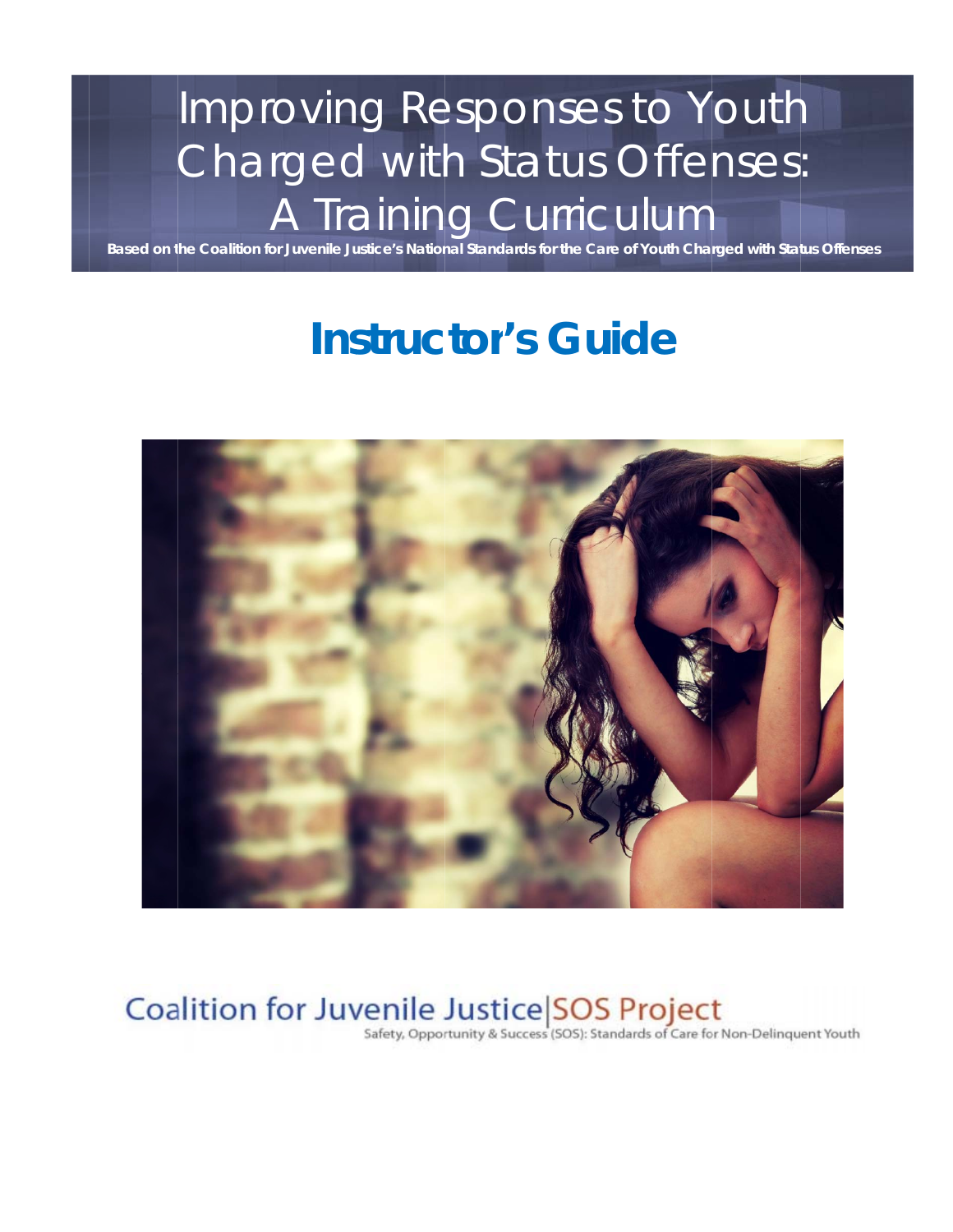# INSTRUCTOR'S GUIDE

## **Training Curriculum**

## *Improving Responses to Youth Charged with Status Offenses*

**Based on the Coalition for Juvenile Justice's** *National Standards for the Care of Youth Charged with Status Offenses*

### *Introduction*

Coalition for Juvenile Justice SOS Project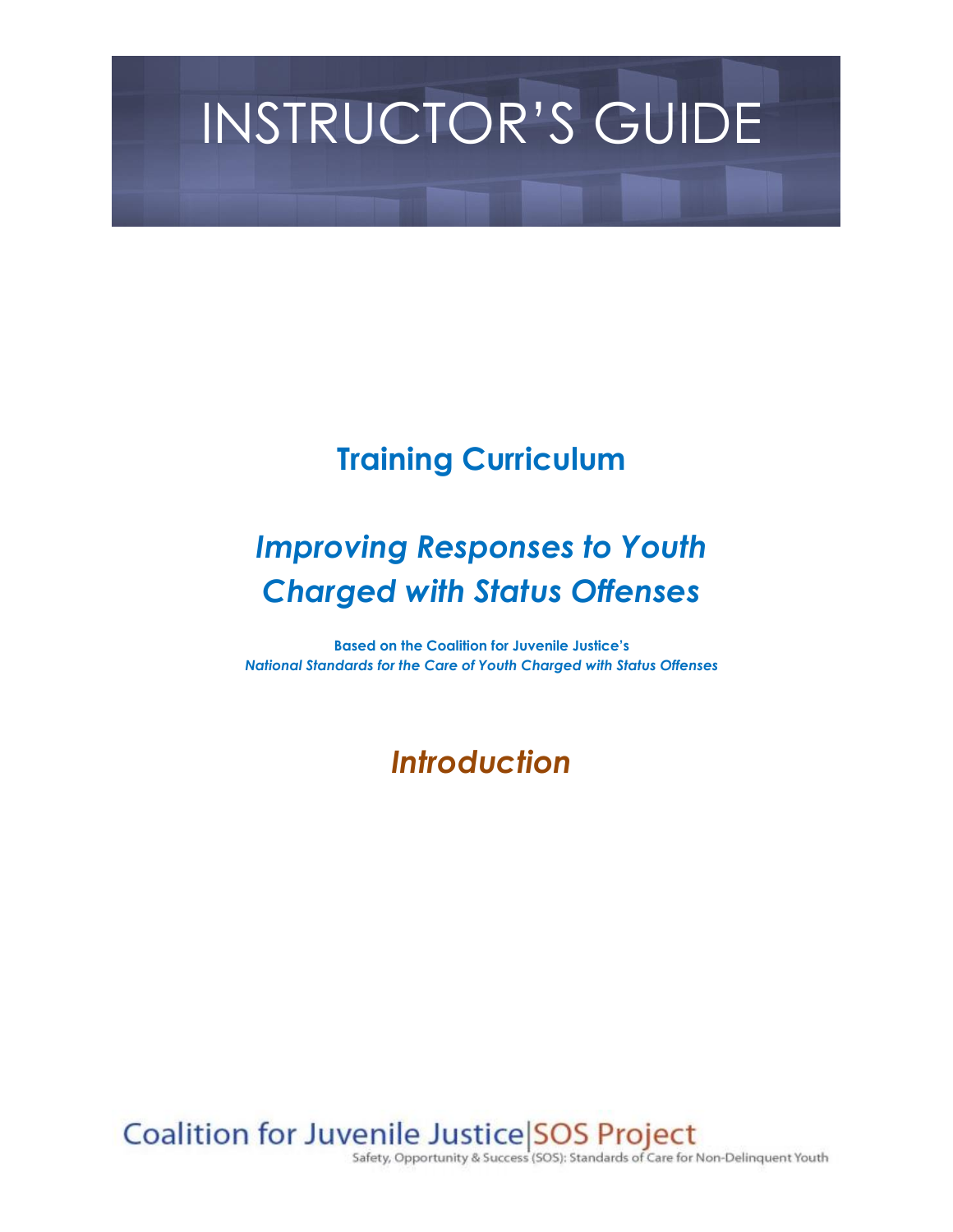#### **Trainer Notes**

This is the introduction for lessons within the IMPROVING RESPONSES TO YOUTH CHARGED WITH STATUS OFFENSES training curriculum.

Each module in this curriculum includes an instructor's guide, PowerPoint slides, and handout materials that will allow trainers with basic subject matter expertise to deliver this training to a wide range of audiences. Each section of this curriculum will require the instructor prepare in advance of the training, tailoring the materials to the jurisdiction and to the audience. This will include adding or omitting information based on the target audience's professional role and level of familiarity with the subject matter. State and localities vary in law and practice, and fortunately, jurisdictions across the country are currently changing and improving their responses to status offenses. As a result, instructors must modify the materials to fit their jurisdiction's law and practice, ensuring that the most current laws, policies, and practices are reflected.

Sample "scripts" are provided throughout, to help guide the discussion and highlight important points. Text from this curriculum should not be read verbatim, except where noted.

#### **Target Audience**

- **•** Judicial Officials (e.g., Judges, Magistrates)
- **•** Legal Professionals
- **•** Law Enforcement
- **•** Justice Agency Professionals
- **•** Court Administrative Professionals
- **•** Social Service Providers
- **•** Education Professionals

#### **Participant Handouts/Reference Materials**

- **•** PowerPoint Slides
- **•** Youth Charged with Status Offenses: Definitions of Common Terms
- **•** Other handouts listed in each module

#### **Instructor Materials**

- **•** PowerPoint slides
- **•** Computer with projection capability
- **•** Projection screen
- **•** Copies of participant handouts
- **•** Flip chart and assorted markers

#### **Advanced Preparation for Trainers**

- **•** Review the relevant sections of the *National Standards* and all listed handouts/reference materials.
- **•** Customize content to the needs, resources, policies, and practices of your jurisdiction, including preparing additional handouts such as language from relevant policies, lists of appropriate community-based programs, etc.